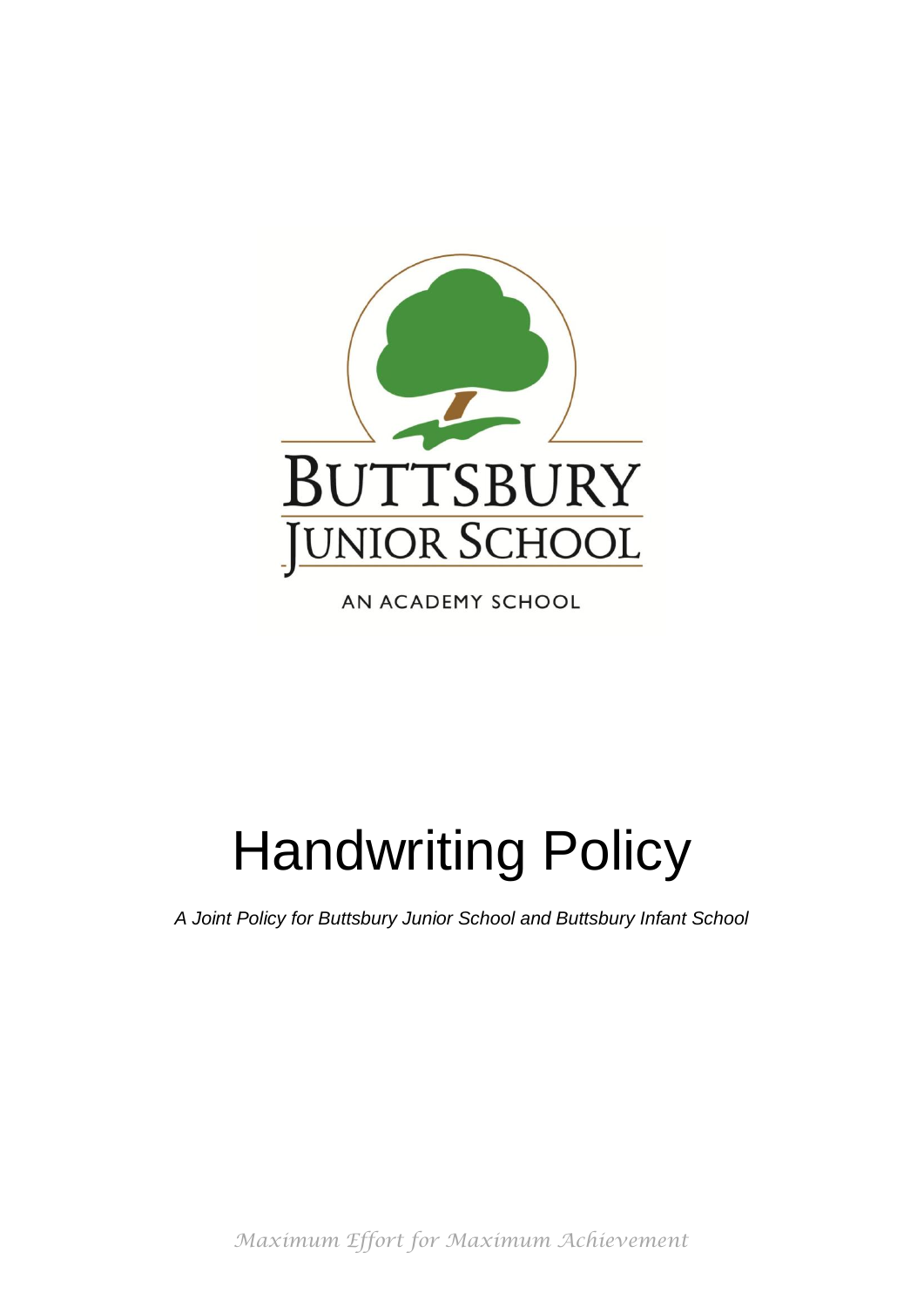

### **Aim**

Our aim is for pupils to be able to write fluently and with increasing speed, in a range of genres and contexts by the end of Key Stage 2.

To be able to achieve this, Buttsbury Infant and Junior school teachers will utilise a cursive handwriting approach which has been agreed collaboratively. This will ensure consistency for children from Early Years to Upper Key Stage 2. Examples of the expected letter formations are attached within the appendix.

### **Key requirements**

Key requirements include:

- Capital letters not joining to following letter,
- All lower case letters to begin with an instroke sitting on the line,
- $\bullet$  To recognise the break letters that do not join to the following letter (b, f, g, j, p, q, s and y) and
- Ensure descenders do not loop to the following letter.

Handwriting is taught in discrete timetabled sessions, at least three times a week in 10 minutes. *Note: in Early Years this is modelled through phonics sessions on a daily basis.* All handwriting is modelled for the children. In addition, cursive handwriting should be modelled in a range of curriculum areas and when displaying writing.

# **Coverage**

Our approach is in line with the new National Curriculum 2014.

In Early Years and Year 1, children will:

- Begin to form lower case letters in the correct direction,
- Form capital letters and
- Form digits 0 9.

In Year 2, children will:

- Form lower-case letters of the correct size,
- Start to join letters where appropriate to the above requirements and
- Write capital letters and digits of the correct size.

In lower Key Stage 2, children will:

- Know which adjacent letters must be joined and
- Increase the legibility, consistency and quality of their handwriting.

In upper Key Stage 2, children will:

- Write legibly, fluently and with increasing speed.
- Choose the writing implement that is best suited for a task.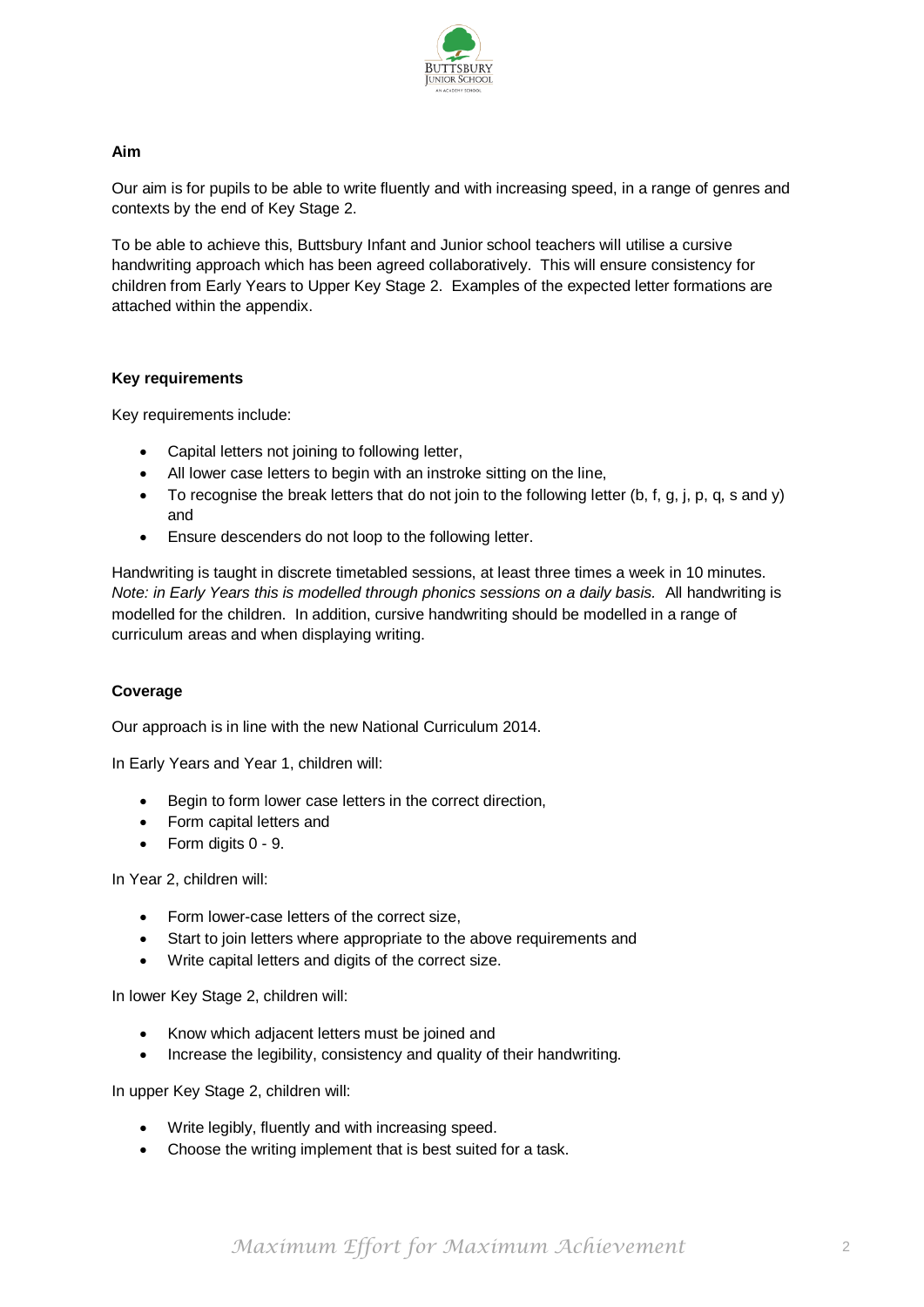

# **Expected writing implements**

When children join us in Year 3, they will write in pencil. Throughout Year 3, children work towards earning their Pen Licence, which can be used for specific tasks as directed by the class teacher.

From Year 4, the expectation is that children will write in pen, except for Maths which is always in pencil. Diagrams, tables and lines should also be drawn in pencil.

#### **Monitoring and Review**

The English subject leaders will continue to monitor implementation and progress.

Policy Date: Spring 2020

Review Date: Spring 2023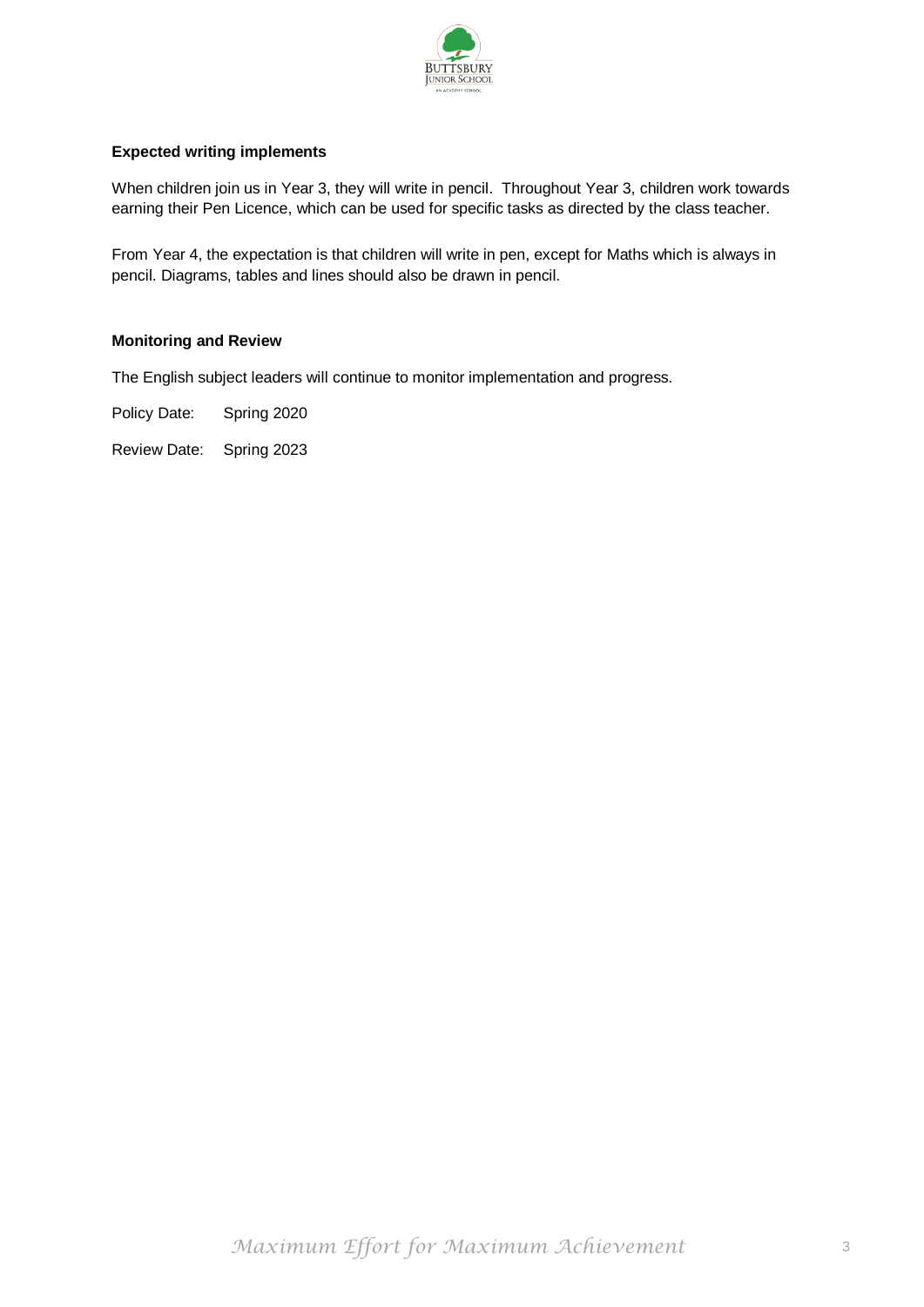

*Maximum Effort for Maximum Achievement*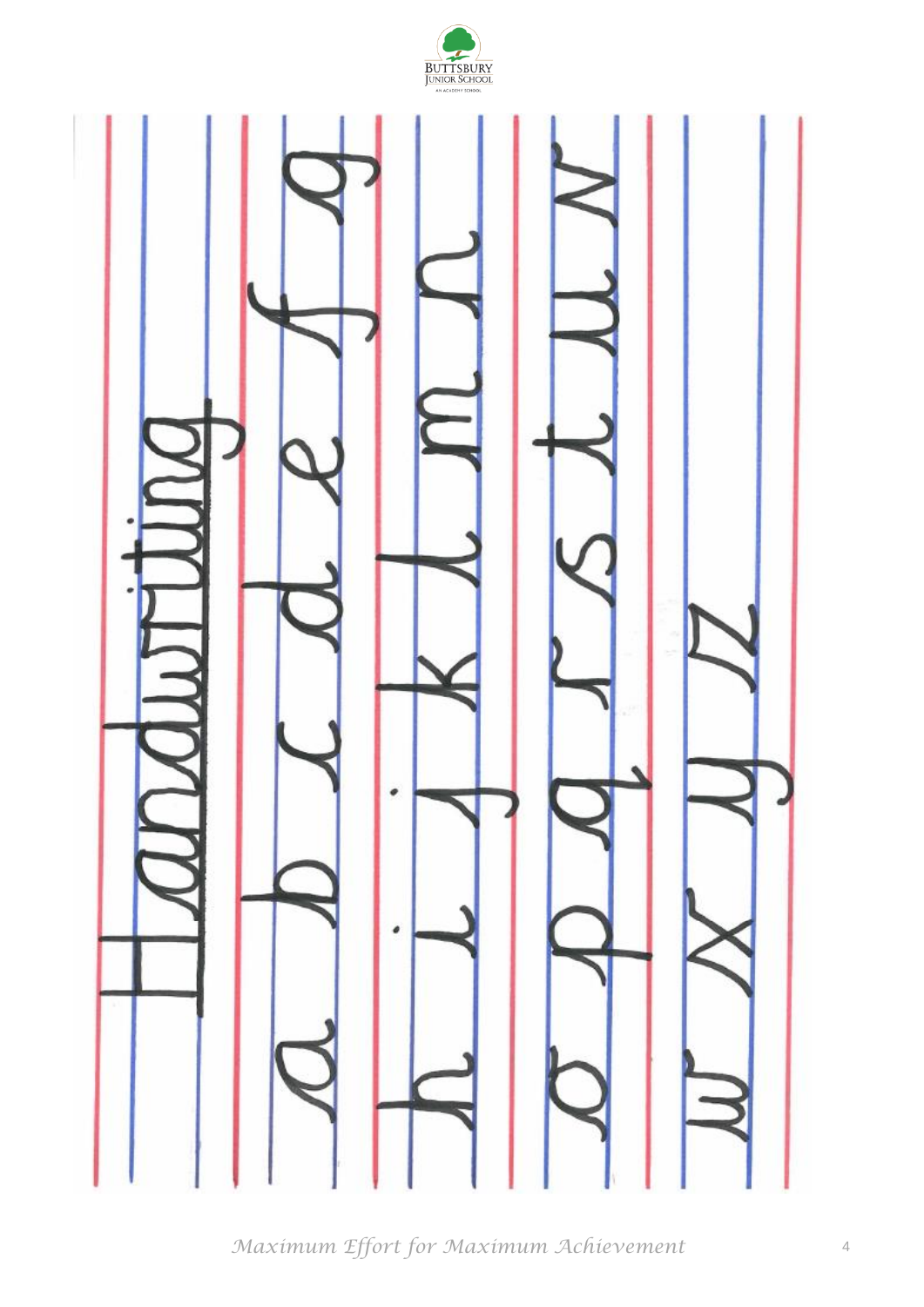

*Maximum Effort for Maximum Achievement*